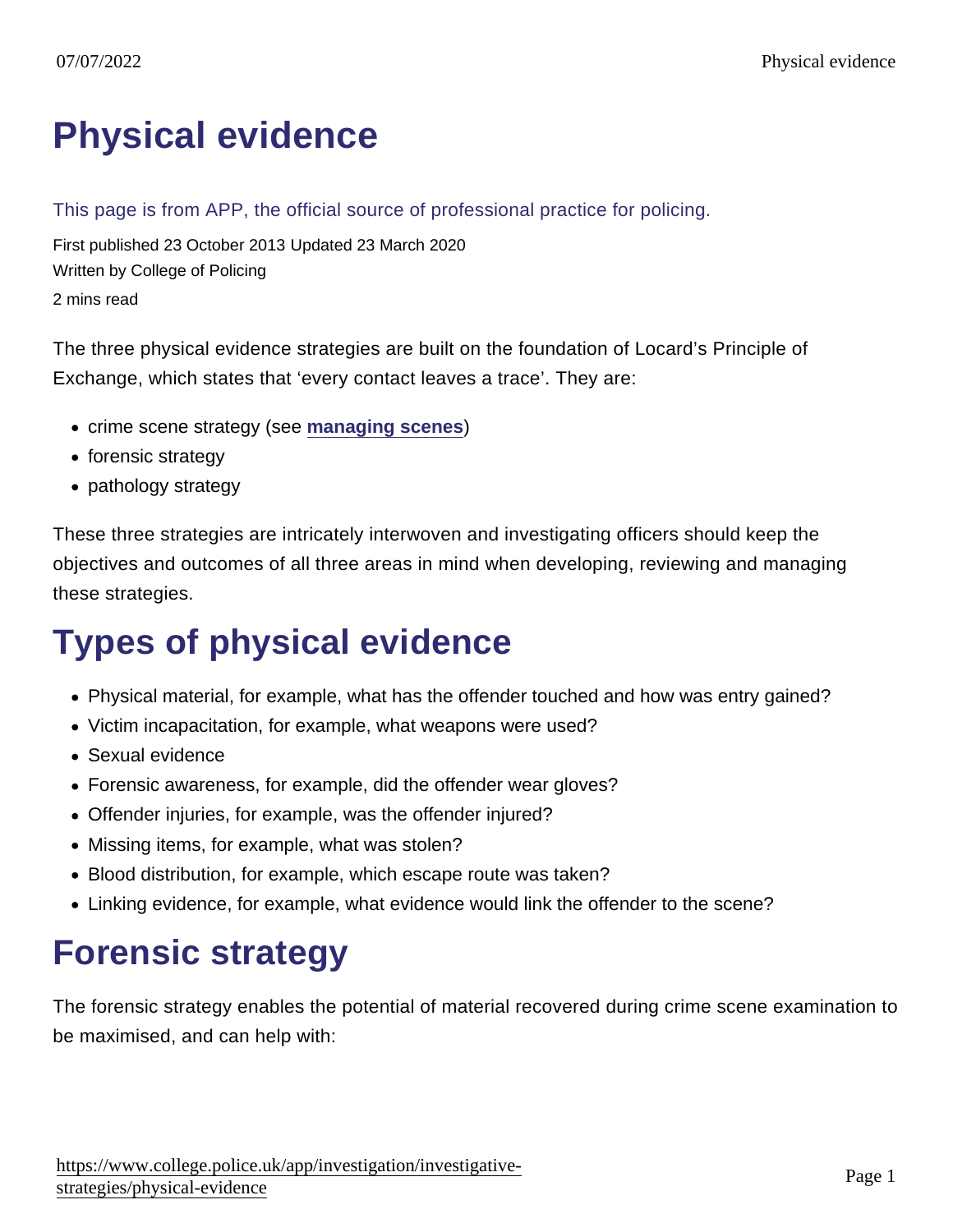- clarification of the circumstances providing movements of victims and suspects, establishing crime scenes and attack sites, and challenging assumptions
- elimination of suspects through partial DNA or partial palm prints
- forensic intelligence providing potential links at scenes, DNA profiles from body fluids
- inceptive intelligence the identification of an unknown person or fact, for example, identification through fingerprints or via DNA deposits
- context once evidence has been obtained, establishing where it fits in the context of the whole investigation or examination
- clarification of the sequence of events through, for example, analysis of blood distribution or the use of fire investigation units
- corroboration including independent confirmation of circumstances, critical fact or witness testimony and evidence of the culpability of a suspect

Forensic samples may provide information for use during interview to test the reliability of an account. They may also assist in prioritising lines of enquiry or submitting particular items for examination.

The investigating officer should also consider both examination of results and exhibits management.

Assistance can be obtained from:

- crime scene investigators (CSIs)
- crime scene managers (CSMs)
- force forensic advisers
- forensic search advisory group via the NCA [Major Crime Investigative Support](https://www.nationalcrimeagency.gov.uk/what-we-do/how-we-work/providing-specialist-capabilities-for-law-enforcement/major-crime-investigative-support)

For serious or complex investigations, more information on setting a forensic strategy can be found in managing major investigations (forthcoming).

#### Examining results

The investigating officer should carefully examine forensic results to determine their meaning. To confirm or help with interpretation, the investigating officer should seek advice and clarification from a CSM, forensic liaison or the forensic provider.